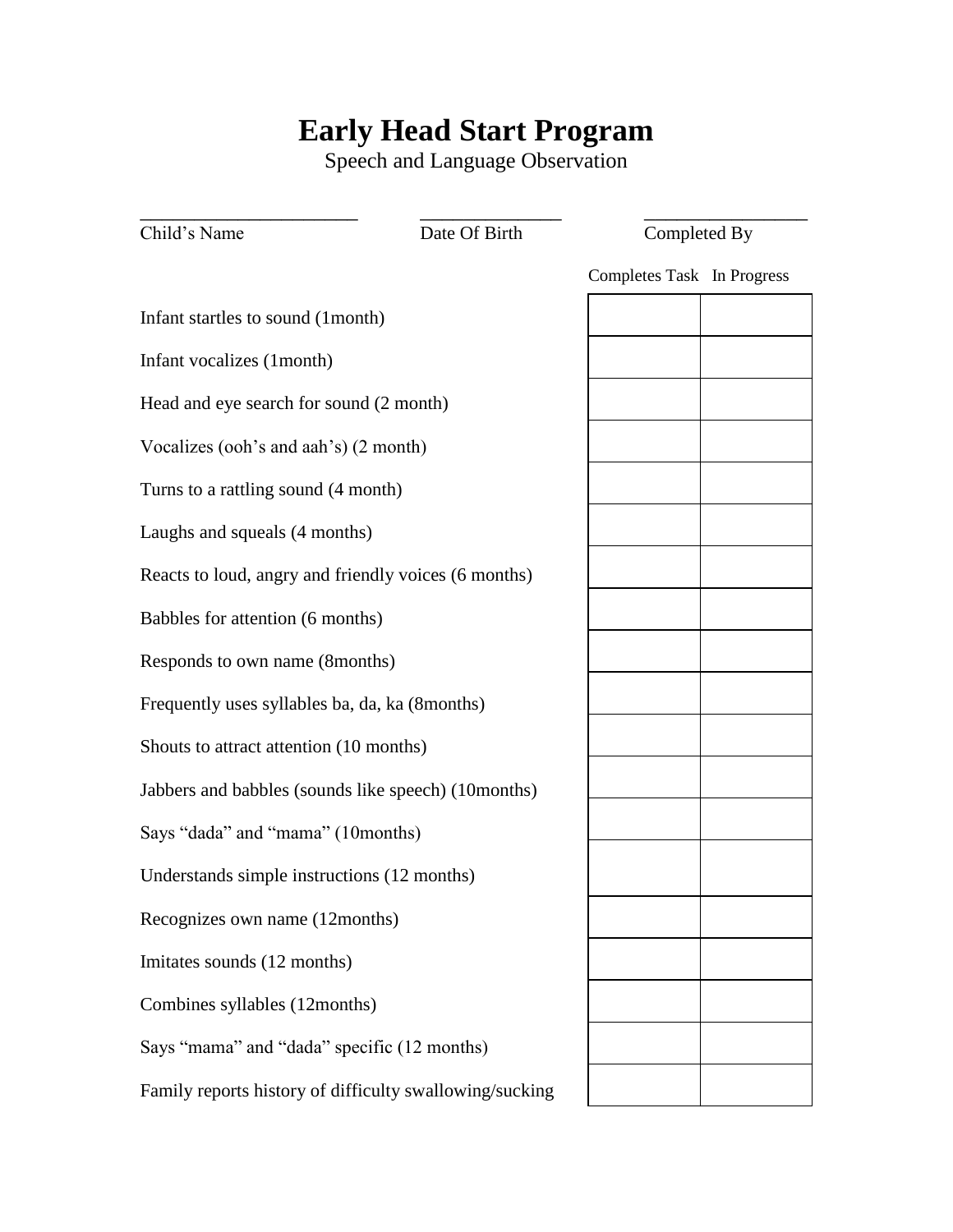## **Early Head Start Program**

Speech and Language Observation

| <b>Child's Name</b>                                      | Date Of Birth | <b>Completed By</b>        |  |
|----------------------------------------------------------|---------------|----------------------------|--|
|                                                          |               | Completes Task In Progress |  |
| Understands "NO" (1 year)                                |               |                            |  |
| Discriminates between many sounds (1year)                |               |                            |  |
| Uses "Mama" and "DaDa" and at least 1 word (1 year)      |               |                            |  |
| Gives a toy on request (1year)                           |               |                            |  |
| Imitates familiar words (1 year)                         |               |                            |  |
| Brings familiar objects when asked (18months)            |               |                            |  |
| Says at least 3 words besides "mama" and "dada" (18 mon) |               |                            |  |
| Follows simple commands (18 months)                      |               |                            |  |
| Imitates words and sounds more precisely (18 months)     |               |                            |  |
| Points to his/her toes, eyes, and nose (18 months)       |               |                            |  |
| Points and gestures to show wants/needs (18 months)      |               |                            |  |
| Listens for the meaning of words (2 years)               |               |                            |  |
| Says at least 6 words (2 years)                          |               |                            |  |
| Listens to stories with pictures (2 years)               |               |                            |  |
| Carries on "conversation" with self or toys (2 years)    |               |                            |  |
| Identifies body parts (five) is asked (2years)           |               |                            |  |
| Combines two words (2 years)                             |               |                            |  |
| Names one picture $(2 \frac{1}{2} \text{ years})$        |               |                            |  |
| Points to 4 pictures $(2 \frac{1}{2} \text{ years})$     |               |                            |  |